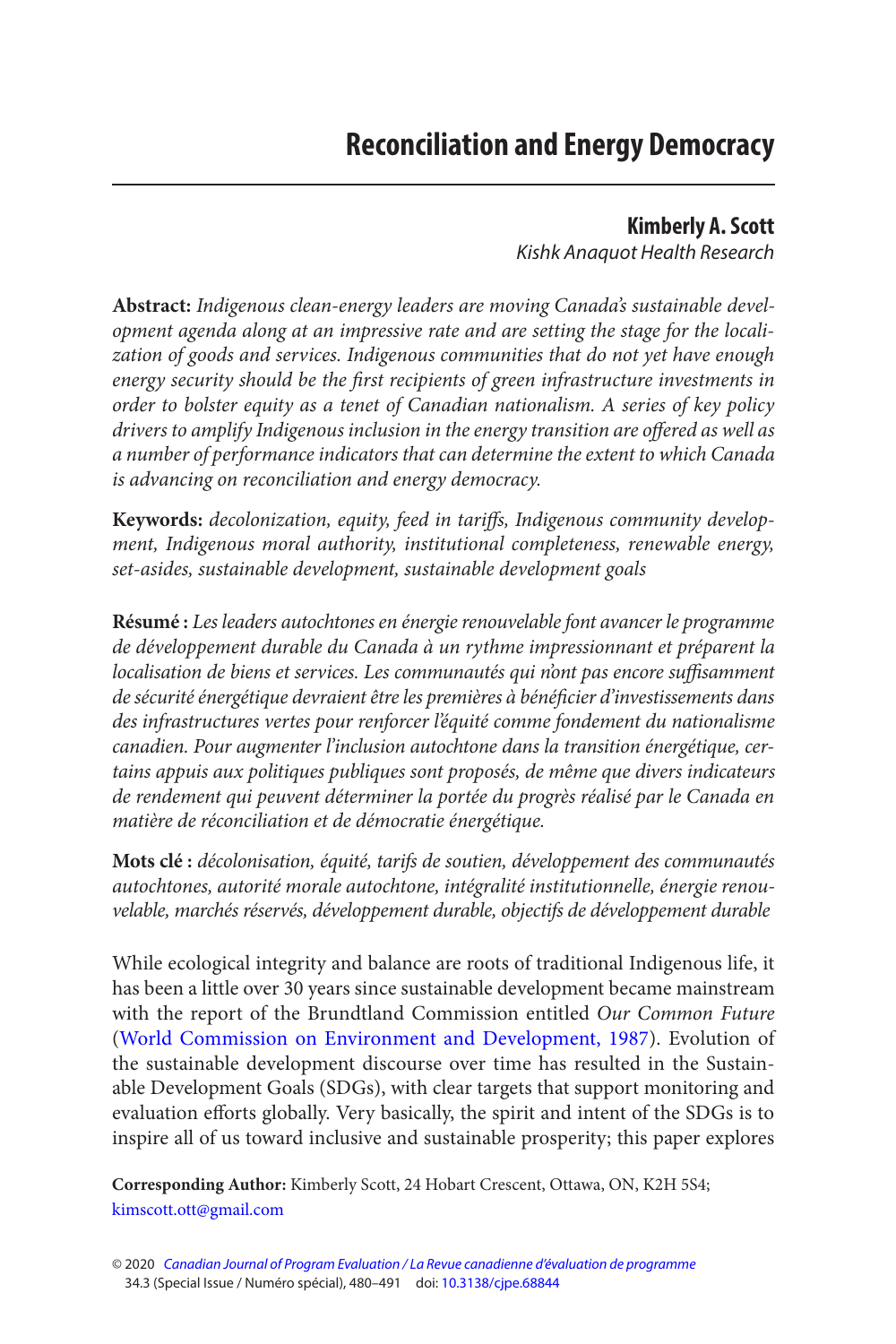how Canada's era of reconciliation can be amplified by focusing on energy security (SDG#7), inclusive growth (SDG #8), reduced inequity (SDG #10), and climate action (SDG#13) led by Indigenous communities and their partners. Particular attention is paid to Indigenous power production and its links to the localization of goods and services (i.e., institutional completeness) as well as the reinforcement of energy democracy and Indigenous moral authority. Energy democracy is created when energy production is decentralized and there is movement away from monopoly ownership to community ownership, thereby increasing local and democratic decision-making power over profits, jobs, and investments. Detailed exploration of how the energy transition can advance both reconciliation and sustainable development is shared.

#### **RECONCILIATION IN THE ENERGY TRANSITION**

 The need for reconciliation is born of a burdensome and often violent history of colonialism that isolated Indigenous peoples socially, culturally, economically, and geographically. Traditionally, abundant life on the land was replaced with purposeful dependence upon the state. Localized food and medicine harvesting were substituted with imported goods and services that sustain life, significantly altering the social and economic roles in the community. More specifically, dependence on imports eroded the power of internal moral authorities. For the sake of clarity, internal moral authorities include any traditional governance or leadership entities such as clan mothers, Elders' councils, and Indigenous governance structures. Contemporary examples of Indigenous moral authority include women's and health organizations as well as some, but not all, Indigenous governance structures created under colonial rule (i.e., the Indian Act) that function with collective interest at heart. Arguably, the disintegration of institutional completeness (or the ability to meet human needs for survival and cultural expression with local resources), together with the resulting associated decline in power of internal moral authorities, was the most devastating colonial impact.

Rendered dependent upon cash economies and federal transfers, by design, traditional moral authorities were left without sanctions for unethical behaviour. Along with the shift to cash economies and reliance upon an import model for all or most goods and services came an export model of accountability. Indigenous communities were required to be accountable to external authorities often situated in large bureaucratic glass towers in distant urban centers for funds over which they had no decision-making authority. No longer did leadership have to be accountable to local Elders, clan mothers, or other traditional Indigenous "law"-making authorities. Although there have been significant gains to reinforce Indigenous moral authority in monitoring and evaluation over the past decade, progress toward the measurement of morally independent and self-directing goals of Indigenous communities remains weak.

To truly work at purpose with any intervention that supports healthy or successful Indigenous community, evaluation and monitoring should heighten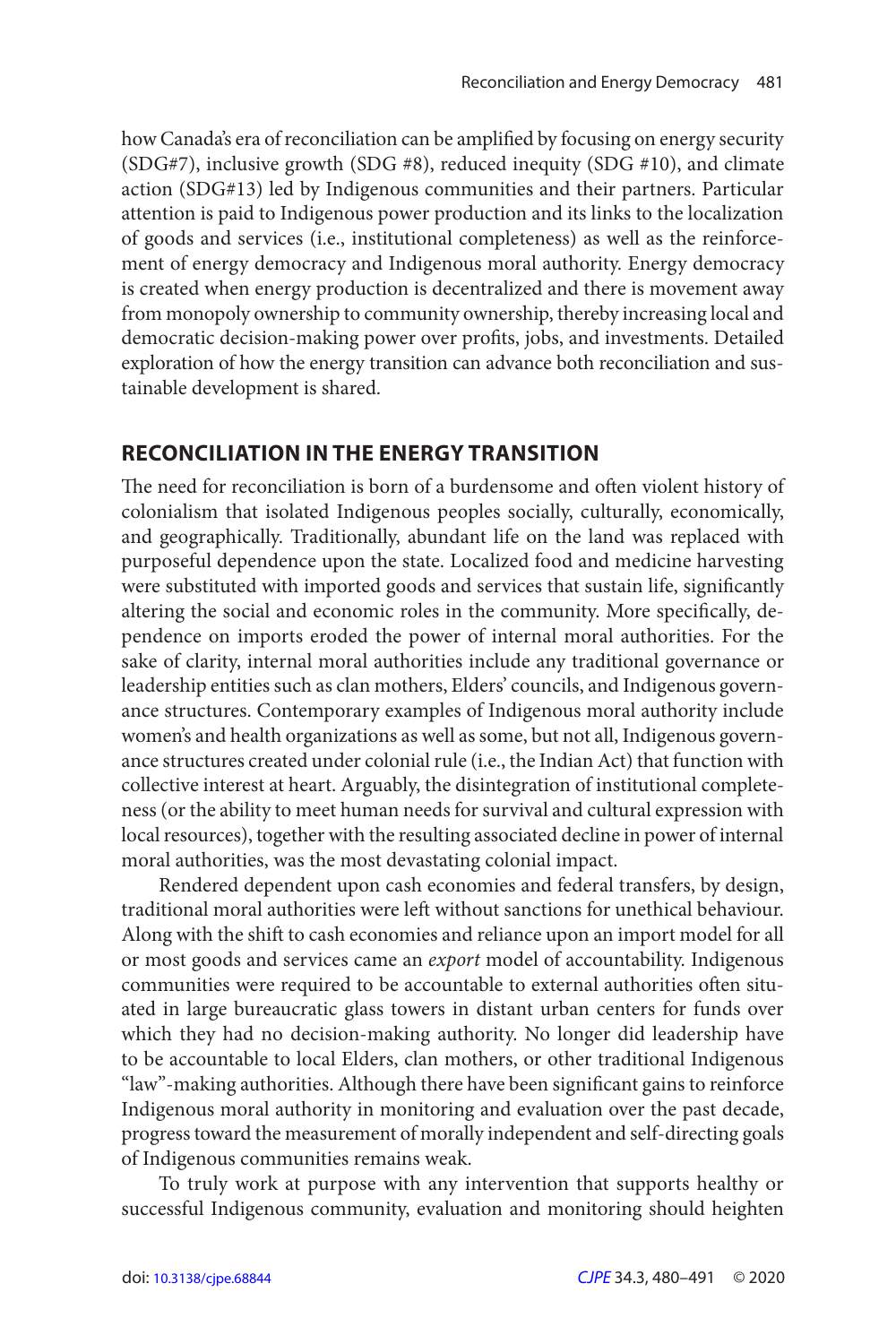<span id="page-2-0"></span>positive potential in a way that inspires imagination and design rather than spiralling negative diagnosis and account to the local community. The policy implications of focusing upon and measuring community strengths means that a fundamental shift toward optimizing potential rather than averting crisis is possible. While remedial interventions may save a life, they rarely change it. No matter how well designed and effective clinical and programmatic efforts are in the short term, environmental factors have enormous power to override gains. After all, people develop in family units and communities, and measuring the individual in community ensures that the inherent weaknesses of a singular focus (either clinical or social) are cancelled.

Reconciliation requires gathering meaningful information from an Indigenous moral authority's perspective that decidedly shifts emphasis to outcomes that are germane to community, amplifies and focuses on its strengths, and offers a simple and reasonably broad way to tell a sustainable development story. Furthermore, measuring whatever makes Indigenous communities most alive, most effective, and most constructively capable in human, ecological, and economic terms is long overdue and is the logical approach to understanding what allows Indigenous individuals to thrive. Because energy security and access are pivotal to human development, their roles in Indigenous community life require special attention.

 The little known, rarely captured good news story in Canada is that some Indigenous communities are already generating wealth from a range of renewable energy assets and have full employment of their membership as a result. Decentralized and locally owned power generation has given some Indigenous communities morally independent, self-directing freedom and financial self-sufficiency. This kind of decision-making authority and wealth are extraordinary under the burden of colonial structures, and they guarantee a platform for Indigenous moral authorities to function. Indigenous-owned power production has also accelerated energy democracy in Canada, or the ability to choose energy sources and retain profits locally to be used and distributed as determined by internal moral authorities. Canadian firsts such as the fully integrated micro grid developed for Kiashke Zaaging Anishinaabek illustrate that energy participation and independence are possible for Indigenous communities with hospitable policy environments.

Nationally, as many as 152 clean-energy projects have Indigenous community involvement or are Indigenous-owned, and there are an estimated 50–60 projects in development. Indeed, roughly a fifth of all electricity produced in Canada has some Indigenous leadership or partnership. The current production capacity of these projects is 19,516 megawatts, with an estimated \$2.5 billion in revenue for involved Indigenous communities over the next 15 years ([Lumos Energy, 2017\)](#page-11-0). It is estimated that \$6.6 billion (B) will be invested in Indigenous renewable energy projects by 2020, and \$33.8B by 2035 in Canada alone ([Henderson, 2013\)](#page-11-0). But not enough opportunity exists for other Indigenous communities to do the same, including the opportunity to build the capacity for community power production. This would form a solid foundation for economic reconciliation and inclusion in changing world economies.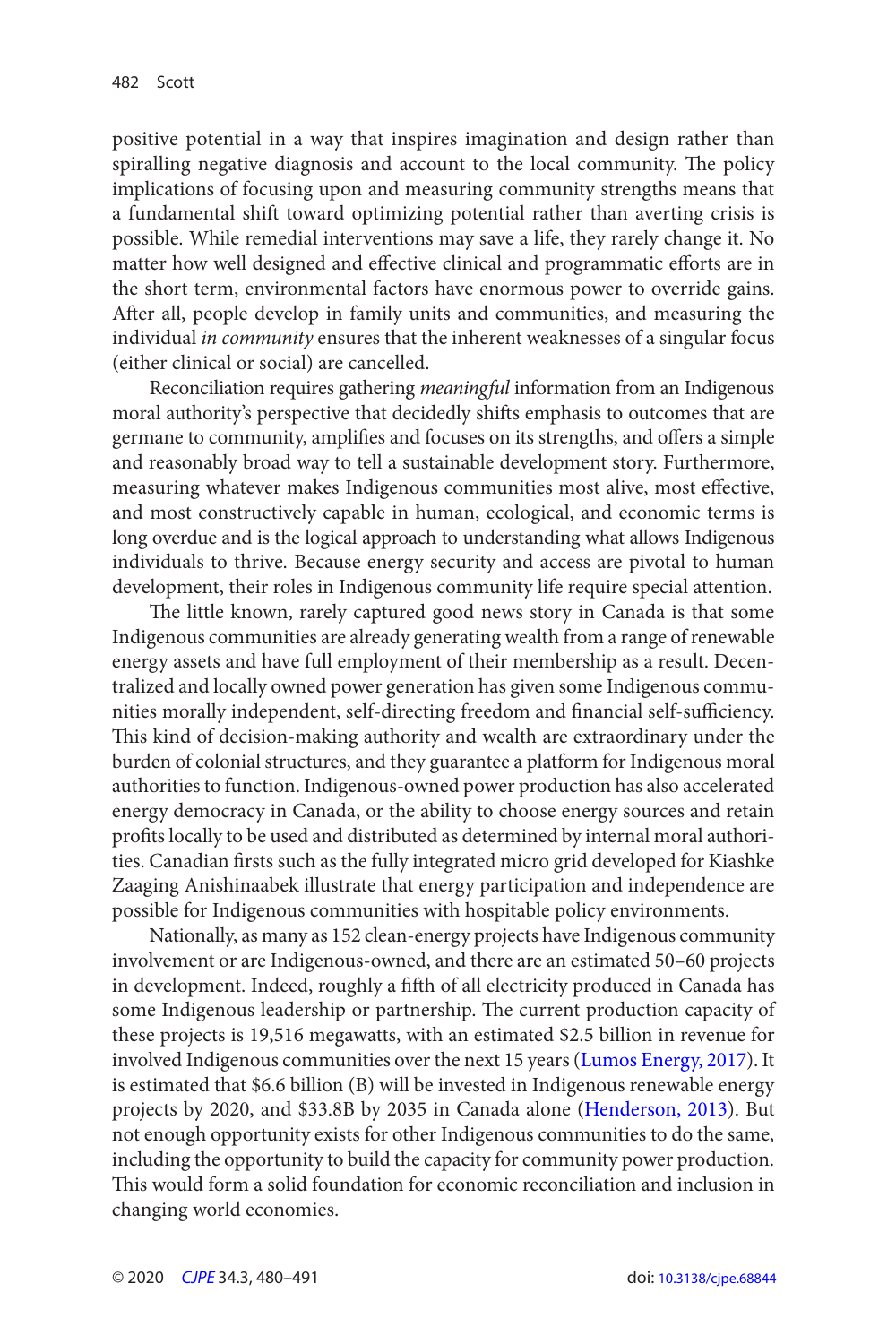<span id="page-3-0"></span>As our energy decision making evolves, so too must our imagination about who can and should profit. At no time in human history has there been a larger divide between the rich and the poor. To achieve inclusive prosperity, Canada's energy transition must move us away from centralized models of profit and gain toward distributed power generation and prosperity through community ownership. Amplifying set-asides for community-owned power production eliminates NIMBYism (i.e., not in my back yard) and sets the foundation for the localization of other goods and services, most importantly food production. Greater institutional completeness (or the ability to meet human needs for survival and cultural expression) in Indigenous communities also sparks the resurrection and reinforcement of internal moral authority. Indigenous-owned power production is not only an effective reconciliation opportunity but also powerful climate action and a foundation for energy democracy to flourish through rural and remote areas of Canada.

## **ADVANCING INDIGENOUS LEADERSHIP IN THE ENERGY TRANSITION**

Historically, Canadian climate action and leadership were found primarily at a subnational level, with provinces, municipalities, and communities leading the way. However, over the past three federal budget announcements, there has been a decided shift, with greater investments in green infrastructure and a longer-term view of Canada's contribution to our shared climate reality. Carbon revenues will escalate these investments and markets will continue to see rapidly decreasing costs of many green infrastructure innovations. Globally, renewable energy policies have steadily increased regardless of whether states are high-, upper-middle-, lower-middle-, or low-income countries (Renewable Energy Policy Network for [the 21st Century, 2019\)](#page-11-0). The energy transition is under way and unstoppable, and the "Decade of Sustainable Energy for All" has arrived ([International Renewable](#page-11-0)  Energy Association [IRENA], 2013). Within reach is *universal* access to modern energy services, along with the creation of millions of jobs in the off-grid electricity sector alone. Hope is also fuelled by the incredible potential of renewable energy sources and disruptive technologies. For example, in under two hours, enough energy falls freely from the sun to replace the use of fossil fuels used by everyone everywhere for an entire year ([Cleveland, 2014\)](#page-11-0) . Energy markets have been disrupted, with renewables outperforming and outpacing historical sources ([Clean Energy Canada, 2018](#page-10-0)). This wave has significant implications for Indigenous power production everywhere.

If there is a niche for Canada in this transition, it is in coordinating the direct and tangential funding opportunities for small-grid energy advancements where Indigenous community ownership and engagement are maximized. Most remote Indigenous communities in Canada do not yet have enough stable, safe energy supply and stand to gain the most from green infrastructure investments. Similarly, in scenarios where government-backed monopolies dominate power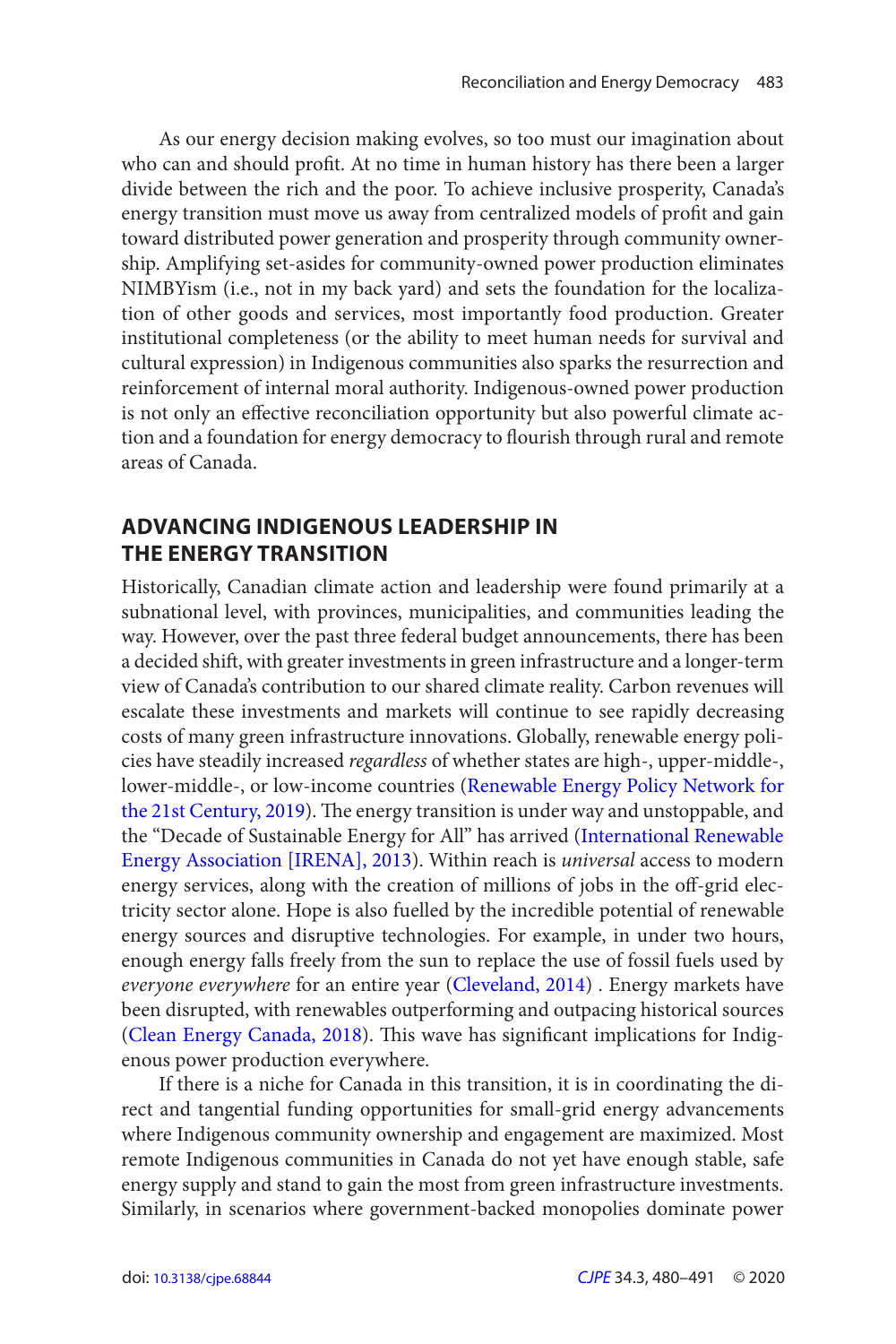<span id="page-4-0"></span>production (e.g., in Manitoba and Quebec), little room exists for Indigenous inclusion and contribution to stabilizing the grid. Such investments would amplify Canada's contributions toward several sustainable development goals by reducing inequity, guaranteeing energy security, ensuring inclusive growth, and supporting climate action. Diesel imports from long distances are carbon-intensive and put local water supplies at risk for contamination. The use of diesel affects noise and air quality, and costs are well beyond what most Canadians pay for a kilowatthour of electricity. When supplies are delayed, essential services are put at risk and families are left without heat in sometimes harsh and isolated environments.

Ultimately, the characteristics of green infrastructure investments may be less important than the business models used to deploy them. Fair markets for Indigenous energy systems where local ownership and engagement are maximized have enormous reconciliation potential, particularly because this optimizes conditions for the localization of other goods and services and the resurrection of internal moral authority. The economic benefits of Indigenous-owned cleanenergy generation are three times better than with absentee-owned systems, and the acceptance of clean energy is dramatically enhanced ([Farrell, 2014](#page-11-0)). Improving prosperity and quality of life has been repeatedly linked to local energy-system ownership, and the transition toward clean energy will have the combined impact of greenhouse gas (GHG) reductions and improved air and water quality. The social, political, and economic reasons to advance the use of clean energy technologies include health, educational, and environmental benefits, improved energy access, security and democracy, poverty reduction, gender equality, as well as job creation and rural economic development [\(Fischedick et al., 2011](#page-11-0); [International](#page-11-0)  [Energy Agency, 2011; Sathaye et al., 2011](#page-11-0)).

In other parts of the world, ordinary people are driving the energy transition through cooperative action and have enjoyed the benefits of distributed power generation by reinvesting their profits into kindergartens, sports facilities, com-munity gathering places, and other civic services.<sup>[1](#page-10-0)</sup> When energy democracy is allowed to flourish, everyone has sufficient and affordable energy that prioritizes public interest, fossil fuels stay in the ground, ownership is locally distributed (e.g., by municipalities or cooperatives), and fairly paid green jobs are created.

To follow the example of others who have advanced community-owned power and stabilized and significantly decarbonized their grids, Canada should focus on remote, small-grid, off- and fringe-of-grid applications of renewable energy, not only to reduce GHG but also as a reconciliatory effort to reinstate localized access to goods and services as well as reinforce energy democracy and Indigenous moral authority. Similarly, advancing Indigenous-owned power production everywhere is an excellent platform for economic inclusion in the inevitable energy transition. Enabling conditions for the deployment of renewable energy technologies in Indigenous communities require the following:

- understanding and awareness of renewable energy;
- stable enabling policy frameworks co-created with Indigenous communities, with credible and aspiring targets and clear responsibilities;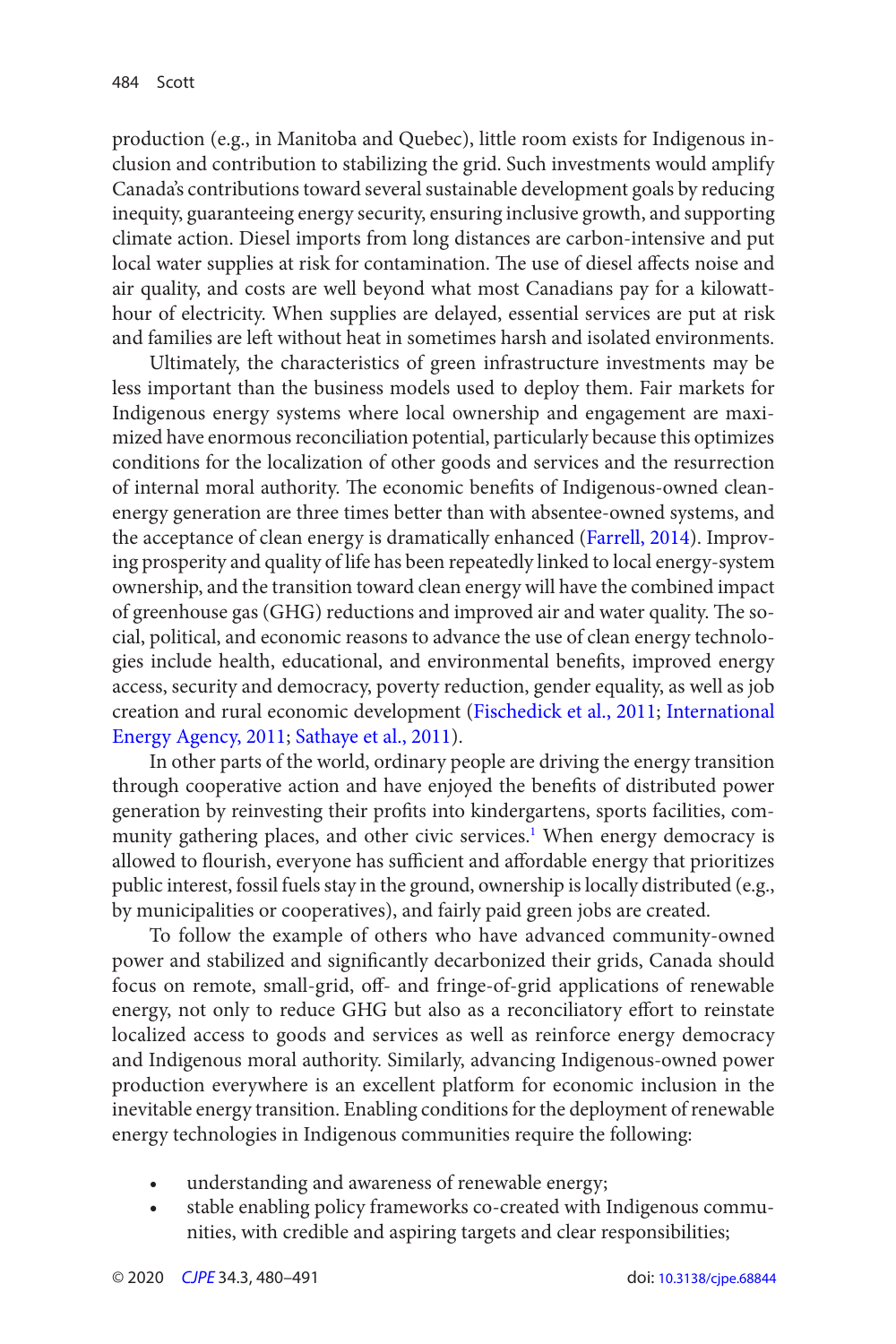- community engagement and ownership;
- fair markets that create sufficient, stable policy with favorable pricing and ample financing products for Indigenous communities;
- rapid expansion of renewable energy mini-grids together with transparent, easy permits and grid modifications that absorb Indigenous renewable energy contributions;
- set-asides for Indigenous power production; and
- building capacity for installation and maintenance (IRENA, 2013).

### Understanding renewable energy

Misconceptions about the cost, availability, and reliability of community-owned power production requires information campaigns and exchange to raise awareness and acceptance. Such campaigns are best supported by the example of community benefits for early Indigenous clean-energy leaders, including but not limited to the reinforcement of Indigenous moral authority, industry, and agency. These campaigns must include the costs related to fossil-fuel extraction, subsidies, remediation after spills, consequences of fracking, and the illness burden related to air and water quality of maintaining the status quo, not to mention the insurance costs of catastrophic extreme weather events

## Stable enabling policy

A clear vision and stable policy commitments that articulate realistic and adaptable targets for Indigenous-owned power production and involve local enterprises are necessary. In scenarios where government-backed renewable energy monopolies exist (e.g., in Manitoba and Quebec), stable policy-advancing energy democracy through Indigenous community ownership and grid integration is necessary.

## Community engagement and ownership

Everyone in the Indigenous community power-value chain should be meaningfully engaged, and cooperation between the public and private sectors must be encouraged. Distributed energy generation combined with local ownership creates more sustainable, lower-cost renewable energy systems as well as local jobs that are particularly attractive in Indigenous communities. With a platform for energy security, the localization of other goods and services (e.g., food production) is possible, thereby reducing the need for expensive, unsustainable imports from faraway producers. Localizing power production and profit also indirectly supports the resurrection or reinforcement of Indigenous moral authorities and energy democracy. Indigenous power producers require an incubation platform and access to experienced Indigenous clean-energy leaders who can provide mentorship.

### Fair markets

It is the business of government to regulate markets. Subsidies to fossil fuels must be phased out in order to support greater Indigenous inclusion in the energy transition. Government subsidies to fossil fuels are relatively easy to track. However,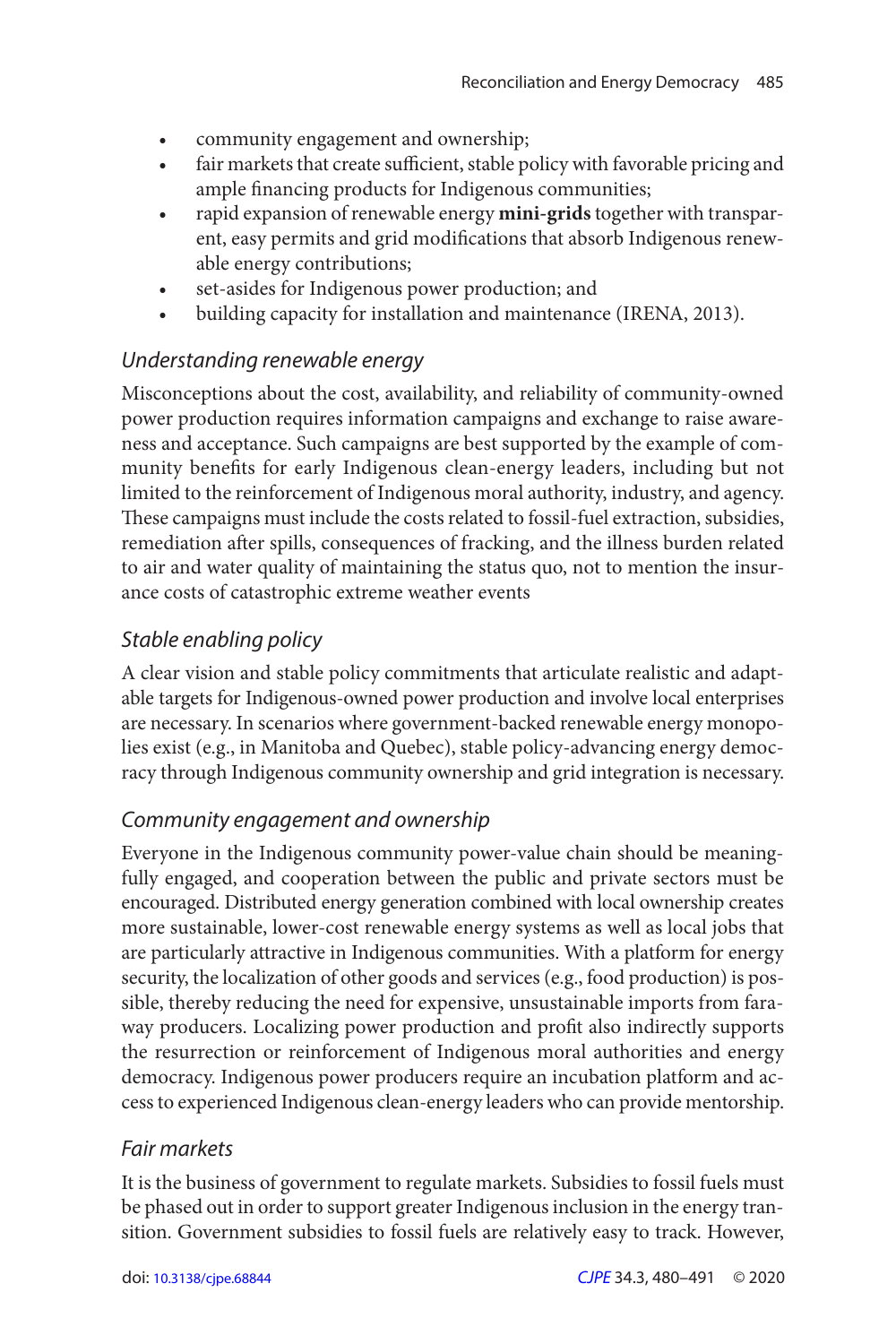the costs of water and overland contamination resulting from oil and gas spills, as well as the human costs of airborne noxious substances and extreme weather events to which fossil fuel use contribute, are not properly integrated in our energy balance sheets. Feed-in tariffs (i.e., a policy mechanism designed to accelerate investments in renewable energy by providing tariffs to power producers who are feeding electricity into the grid from renewable energy systems) may be appropriate in some Indigenous communities that are grid-connected, but they are not attractive in off-, micro-, and mini-grid scenarios that require fair markets for clean energy investment and deployment. In these remote and isolated scenarios, better supports for pre-feasibility, feasibility, and construction phases are needed.

## RE mini-grids

 There may be a need to consider mini-grids that are suitable to a suite of renewable energy technologies. Key actions in support of mini-grids would necessarily include

- identification of Indigenous communities suitable for mini-grid development;
- reduction of financial risks to Indigenous clean-energy leaders and developers of mini-grid projects;
- consideration of a suite of upstream and downstream incentives that buffer life-cycle costs (i.e., costs to purchase, own, maintain, and dispose of the renewable energy production system);
- • use of tariffs that accommodate local socio-economic conditions and commercial viability for mini-grid developers; and
- anticipation and mitigation of the impact that the national grid might have upon the mini-grid if (or when) it arrives, and optimizing conditions for integration.

# Set-asides

Set-asides (i.e., special allocations for Indigenous community-owned power production to feed into the grid or establish independent micro-grids) are particularly important to guarantee inclusion in the energy transition and to support equity as a tenet of Canadian nationalism. The unique trials of off -grid renewable energy projects require tailored approaches to lending and funding terms as well as serious consideration of end-user characteristics (e.g., their incomes and energy expenditures) in Indigenous communities. Set-asides could accommodate these unique circumstances.

# **Capacity**

While skills are needed on a national scale (particularly in financing institutions), the focus here is upon the technical capabilities associated with operations and maintenance within Indigenous communities, particularly those who have had the least energy security historically. To that end, the expansion of training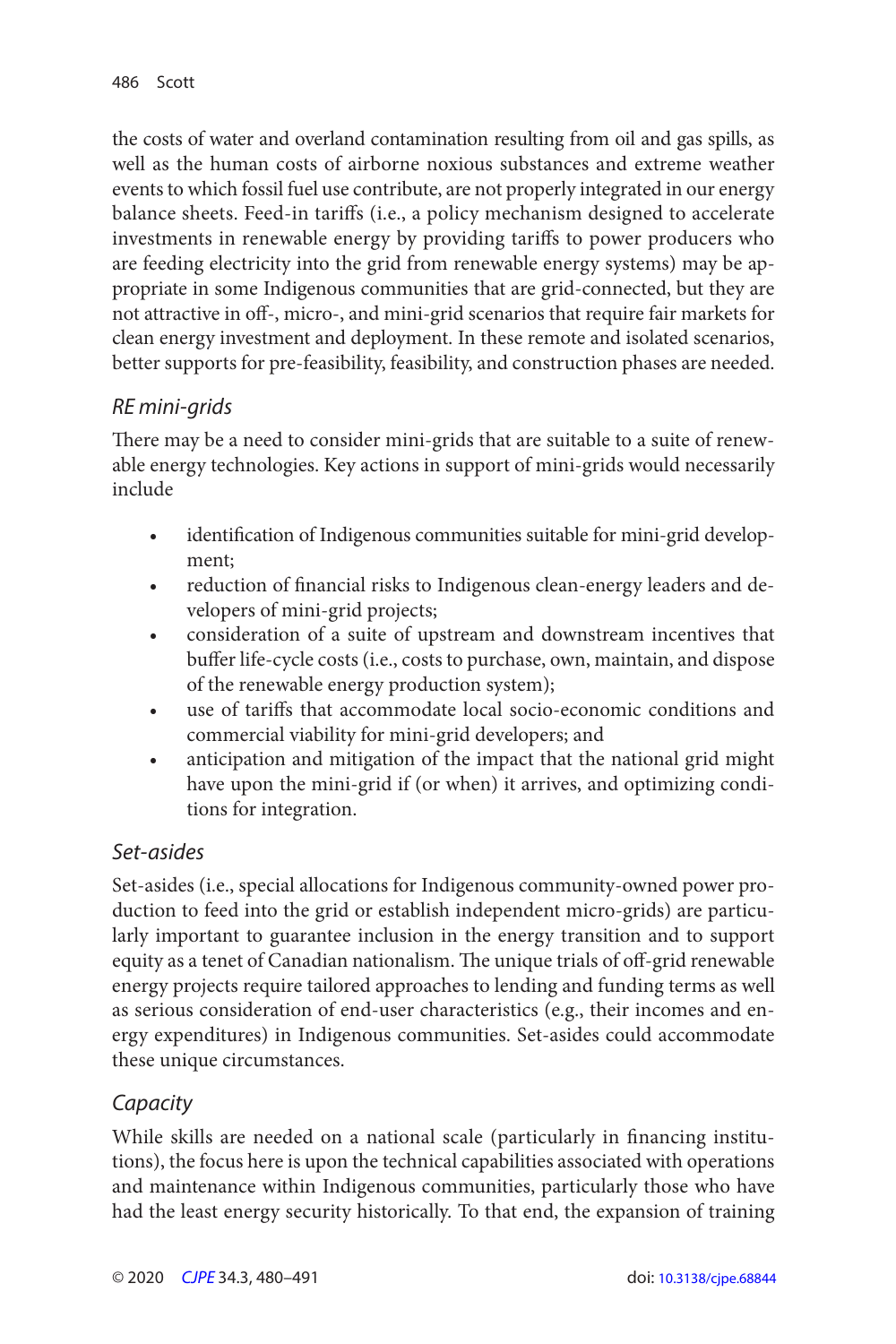opportunities that support operations and the maintenance of renewable energy systems are needed to meet the needs of Indigenous communities. Training institutions should be adequately equipped to meet this demand. Efforts are also required to share with Indigenous communities the vast training materials that exist within North America and internationally.

 This suite of promising policy practices sets a foundation for inclusive prosperity in Canada's energy future, where Indigenous leadership, industry, agency, and energy security and democracy flourish.

### **MONITORING AND EVALUATING INDIGENOUS INCLUSION IN THE ENERGY TRANSITION**

If equity remains a tenet of Canadian nationalism, then there is merit to focusing on Indigenous communities who do not yet have quite enough energy security to meet other development goals. Diesel-dependence must remain a key performance index, as fuel prices have tripled in the past decade, an escalating trend that is likely to continue [\(Henderson, 2013](#page-11-0)). Consistent with the spirit and intent of several Sustainable Development Goals (e.g., energy security SDG#7, climate action SDG#13, reducing inequity SDG#10, and inclusive growth SDG#8), mapping the intensity and cost of diesel-dependence (including both the fuel consumed and the distance it must travel) would identify priority Indigenous communities and projects, but policy decision makers must acknowledge that transition efforts may be more time- and resource-intensive in situations of greatest need, where a readiness phase must be cultivated. Collaborative partnerships would be critical in these priority projects and should include provincial/territorial capital, capacity building, and economic development funding sources.

While the work of provinces, municipalities, and Indigenous leadership is laudable, accelerating energy democracy with fair markets requires a whole-ofgovernment approach. Monitoring and evaluation efforts would be most effective if they recorded where pooled resources between public funds nationally and subnationally, as well as with private-sector partners, have been secured to advance Indigenous-owned power production. Capturing coordination between economic development and capital infrastructure that has maximized resources for green infrastructure development would illustrate promising practices. Understanding, profiling, and sharing what partnerships have accommodated the local socioeconomic conditions and commercial viability for Indigenous power production are also needed. The characteristics of downstream incentives that buffer life-cycle costs of renewable energy installments could support and create more hospitable policy climates to accelerate the energy transition in other remote situations.

Monitoring and evaluation efforts that help us to understand the unique challenges, costs, and opportunities of Indigenous power production allow for the most strategic investments to become clear. Earnest efforts begin by determining which Indigenous communities are suitable for power production by profiling end users, developers, suppliers, and other stakeholders (e.g., where they are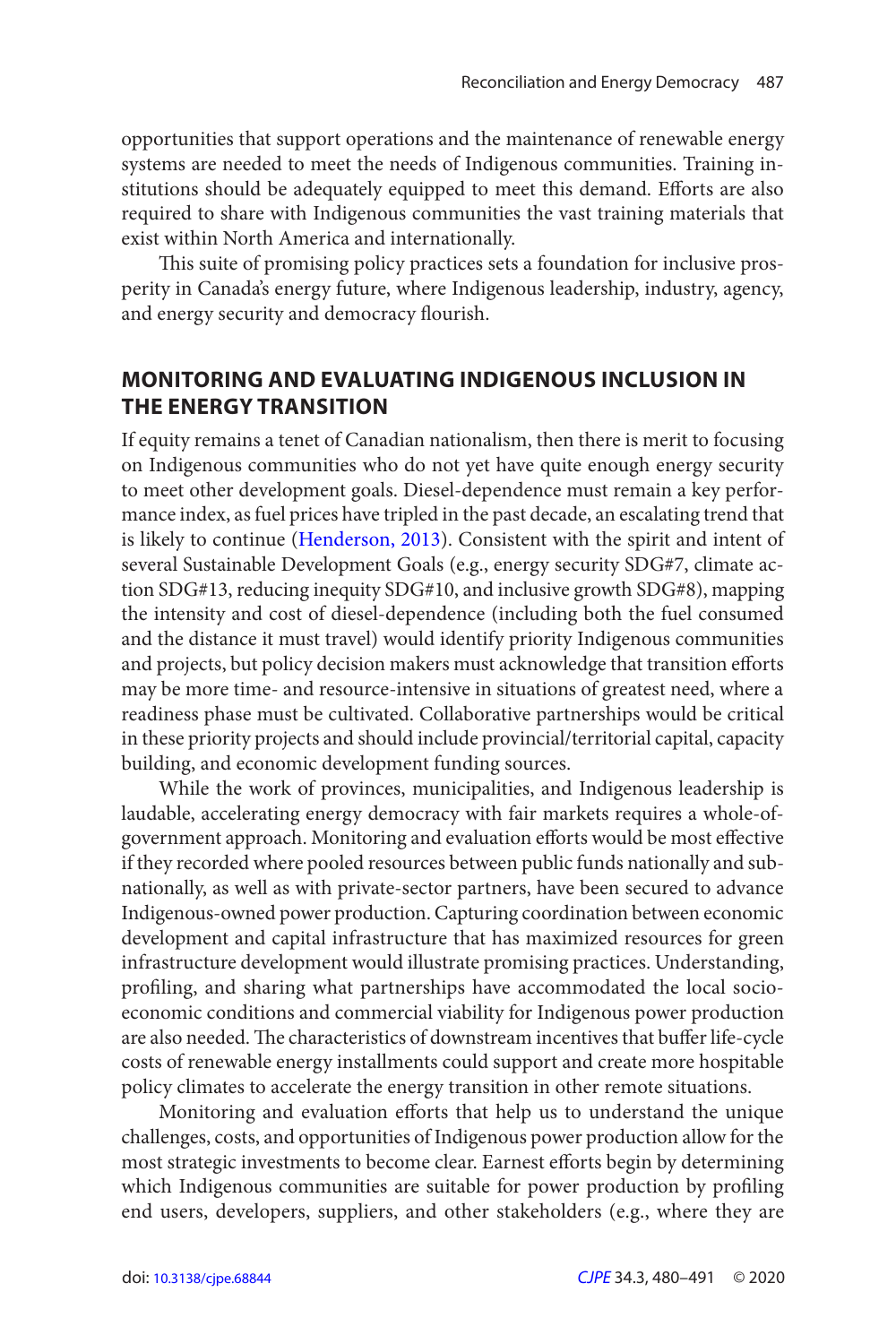geo-politically, current GHG emissions, local economic conditions, history and extent of diesel dependence and associated costs of transport, fuel-related waterquality remediation efforts, climate-change risks and adaptation plans, burden of utility monopolies that largely exclude community contributions. etc.). Narrow targets based upon greatest need and greatest opportunity would surface in this analysis and identify where incentives must be bolstered. Once these narrowed targets have been established, more generous, fairer subsidies can be offered to fewer communities that better match the developmental costs of renewable energy systems in rural and remote Canadian situations. More generous subsidies can significantly reduce financial risks to communities seeking to develop off- and mini-grid projects and create momentum for early adopters that will affect industry and other policy climates through a contagion effect.

Monitoring and evaluation of key indices would highlight where interest or readiness is apparent. At last, Canada's measurement of energy democracy and equity could be solidified by a clearly articulated vision with realistic, yet ambitious, GHG emissions-reduction and renewable energy targets. Equity and inclusion would be obvious if monitoring and evaluation efforts focused on measuring the degree to which those historically underserved in diesel-dependent scenarios enjoy energy security in the transition. Similarly, energy democracy could be indicated by the extent to which new opportunities were created for Indigenous community-owned power production. Suggested policy objectives and indices to advance reconciliation, energy democracy, and inclusive and sustainable prosperity are offered in Table 1.

| Policy objective                                           | Performance index                                                                                   |
|------------------------------------------------------------|-----------------------------------------------------------------------------------------------------|
| Specific GHG emissions<br>reductions                       | GHG reductions in megatonnes                                                                        |
| Identification of communities                              | • end user profiles                                                                                 |
| and regions suitable for locally<br>owned power production | • developers, suppliers working with Indigenous<br>communities                                      |
|                                                            | • current GHG emissions                                                                             |
|                                                            | • local economic conditions                                                                         |
|                                                            | • history and extent of diesel dependence and<br>associated costs of transport                      |
|                                                            | • fuel-related water-quality remediation efforts<br>• climate-change risks and adaptation plans     |
| Increase access to clean energy                            | Megawatts of new clean energy produced<br>in historically energy-insecure Indigenous<br>communities |
| Energy security                                            | Off-, mini-, and integrated renewable energy grid                                                   |
| Reduce diesel dependence                                   | systems replacing diesel-dependent systems<br>Reduced/eliminated costs of importing diesel          |

**Table 1**. Reconciliatory energy-democracy performance measures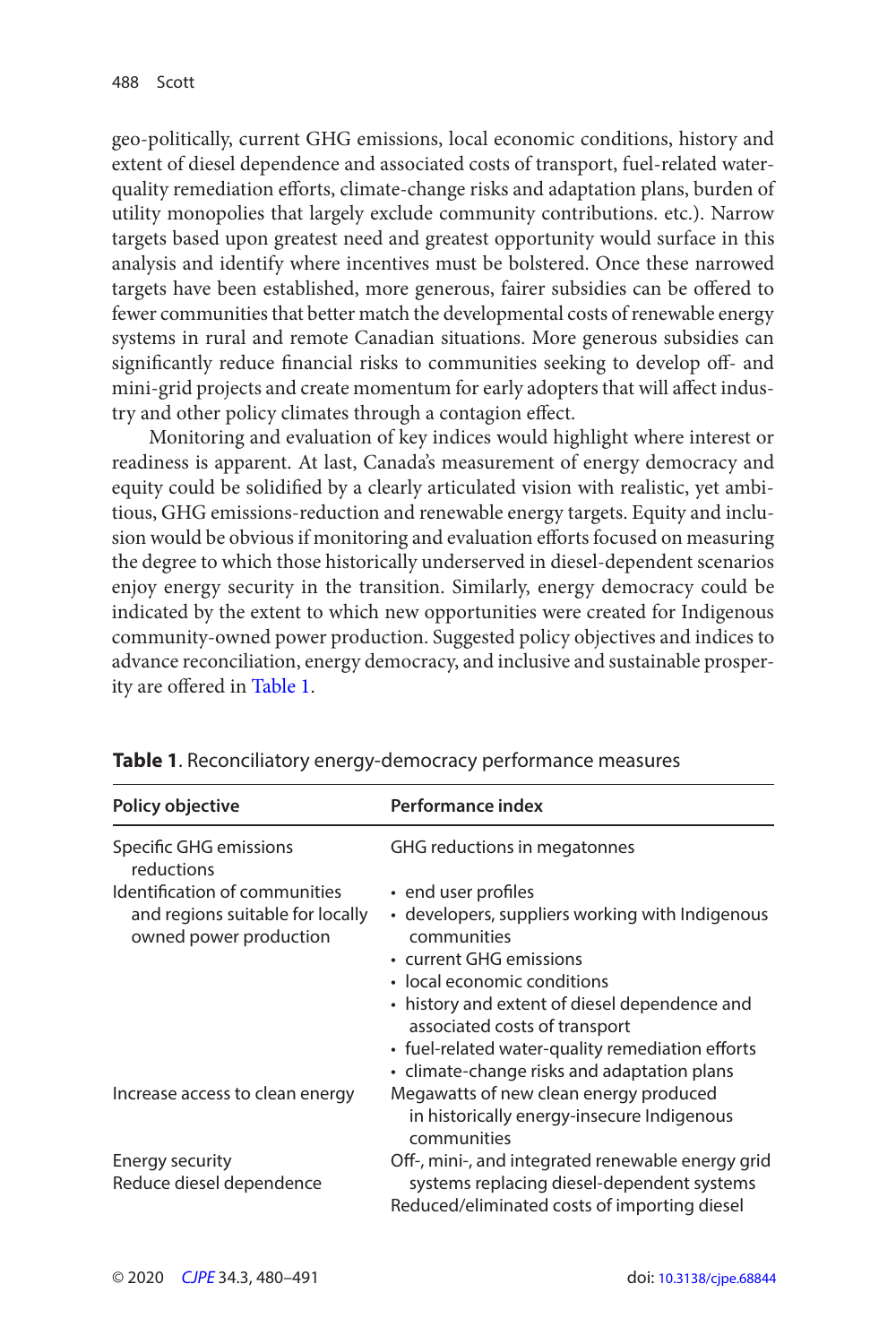| Policy objective                                                                                                                                           | Performance index                                                                                                                                                                                                                                                                                                                                                                                                                                                                                                                                                                                                                                                                                                                                                                                          |
|------------------------------------------------------------------------------------------------------------------------------------------------------------|------------------------------------------------------------------------------------------------------------------------------------------------------------------------------------------------------------------------------------------------------------------------------------------------------------------------------------------------------------------------------------------------------------------------------------------------------------------------------------------------------------------------------------------------------------------------------------------------------------------------------------------------------------------------------------------------------------------------------------------------------------------------------------------------------------|
| Maximize meaningful Indigenous<br>engagement and ownership<br>Stable, hospitable policy climates<br>that create a fair market for<br>remote energy systems | Percentage of Indigenous ownership of<br>renewable energy system installations<br>Codes and standards for renewable energy<br>technologies in Indigenous communities<br>Models of off-, mini-, and integrated renewable<br>energy grid systems<br>Acceptance, coordination, and partnership with<br>provinces and territories in the development<br>of off-, mini-, and integrated renewable energy<br>grid systems, particularly in utility monopoly<br>scenarios<br>Total \$ set aside, ratio of subsidies to real costs,<br>comparative analysis of government subsidies<br>for fossil-fuel and renewable energy industries<br>Source and dollar amount of downstream<br>incentives to buffer life-cycle costs<br>Characteristics of collaborative partnerships<br>supporting local power production in |
| Enhanced knowledge exchange                                                                                                                                | Indigenous communities<br>Off-, mini-, and integrated renewable energy                                                                                                                                                                                                                                                                                                                                                                                                                                                                                                                                                                                                                                                                                                                                     |
| and translation                                                                                                                                            | grid-system innovation networks established                                                                                                                                                                                                                                                                                                                                                                                                                                                                                                                                                                                                                                                                                                                                                                |
| Create/sustain off- and mini-grids<br>with set-asides                                                                                                      | Number of off- and mini-grid installations;<br>proportion of Indigenous communities with<br>off- and mini-grid installations,                                                                                                                                                                                                                                                                                                                                                                                                                                                                                                                                                                                                                                                                              |
| <b>Building capacity</b>                                                                                                                                   | Percentage of community ownership, engagement,<br>and responsibility for system installation and<br>maintenance, local green jobs created                                                                                                                                                                                                                                                                                                                                                                                                                                                                                                                                                                                                                                                                  |
| Increase local self-reliance                                                                                                                               | Number and quality of localized goods and<br>services available to communities after<br>energy security (e.g., food production, cottage<br>industries, jobs, etc.).                                                                                                                                                                                                                                                                                                                                                                                                                                                                                                                                                                                                                                        |
| Improving understanding and<br>awareness of RE                                                                                                             | Uptake of renewable energy as measured<br>by investments, kWh of RE produced by<br>Indigenous clean energy leaders, and<br>percentage of Indigenous ownership                                                                                                                                                                                                                                                                                                                                                                                                                                                                                                                                                                                                                                              |
| Ease RE system integration                                                                                                                                 | Influence upon regulatory environments for<br>renewable energy system development<br>integration by province and territory                                                                                                                                                                                                                                                                                                                                                                                                                                                                                                                                                                                                                                                                                 |

## **CLOSING REMARKS**

While Canada is not the only nation that falls short in climate-change mitigation, it does have one of the worst climate-change performance records in the developed world and very little energy democracy when compared with others internationally. Indigenous communities, already challenged economically by an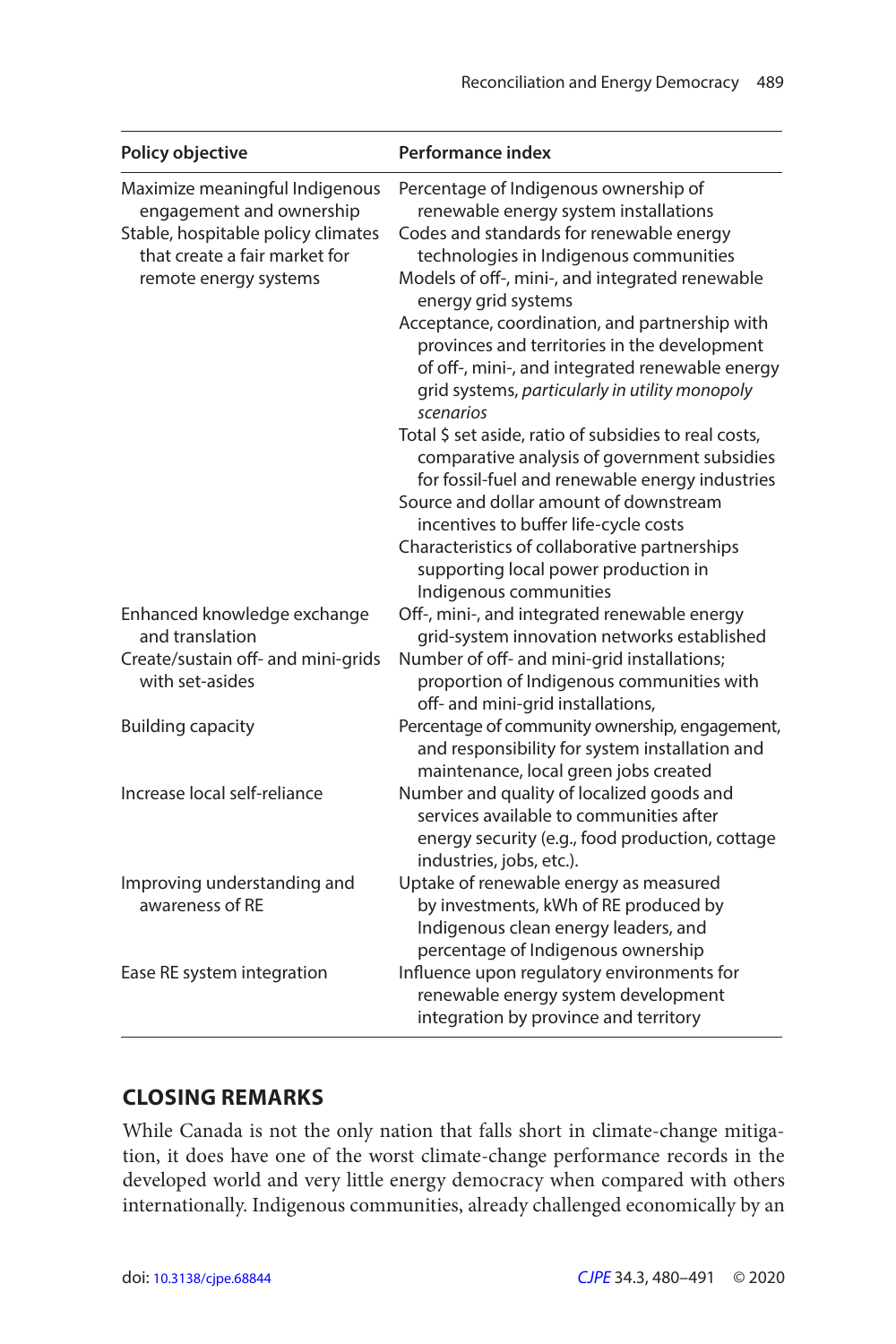<span id="page-10-0"></span>import model for almost all goods and services that sustain life, will see increases in basic living costs over time. If Canada accounted for the costs of importing all food, medicine, energy, and expertise to service remote and isolated Indigenous communities, investments in community-owned power would seem inexpensive by comparison.

Still, there are shining examples of Indigenous clean-energy leadership where energy security and democracy have formed the foundation for the development of other local systems that meet human needs (e.g., food production) to emerge. The wealth creation born of Indigenous-owned power production has made these communities alive with possibility and has reinforced the power of internal moral authorities, agency, and industry. The implications of restoring local access to goods and services that sustain life is that internal accountability is also reinforced. When Indigenous moral authority drives the development agenda, there is an immediate and localized evaluation system that allows for interventions that work best and feel right to flourish.

 The little-published, rarely mentioned good news story in the development of energy democracy in Canada is that Indigenous clean-energy leaders are significantly moving Canada's needles on several sustainable development goals (namely, energy security SDG#7, inclusive growth SDG#8, reduced inequity SDG#10, and climate action SDG#13). If equity remains a tenet of Canadian nationalism, then Indigenous communities who have had the least energy security historically must be the first recipients of generous Canadian investments in green infrastructure. Following close behind these first recipients of investment would be every other Indigenous community that is largely dependent upon imports to sustain life.

For energy democracy to flourish, Indigenous inclusion in the energy transition must be amplified by fair markets and stable, hospitable policy environments. Without such favorable policy climates, Canada can expect rising Indigenous resistance to runaway extractivism in our quest for climate and energy equity. Ultimately, we have agency over all energy development in Canada, as articulated in the United Nations Declaration on the Rights of Indigenous Peoples, the Treaties, and our Constitution, and we will use all of it in our quest for inclusive and sustainable prosperity.

## **NOTE**

[1](#page-4-0) Personal communication with Dr. Andreas Wieg, director of the executive staff department at German Cooperative and Raiffeisen (Deutscher Genossenschafts – und Raiffesenverand e. V.; DGRV), head of the German Office for Energy Co-operatives, November 19, 2014.

## **REFERENCES**

 [Clean Energy Canada . \( 2018 \)](#page-3-0). Energy disrupted: Five trends driving the global energy transition. Vancouver, BC: Clean Energy Canada.